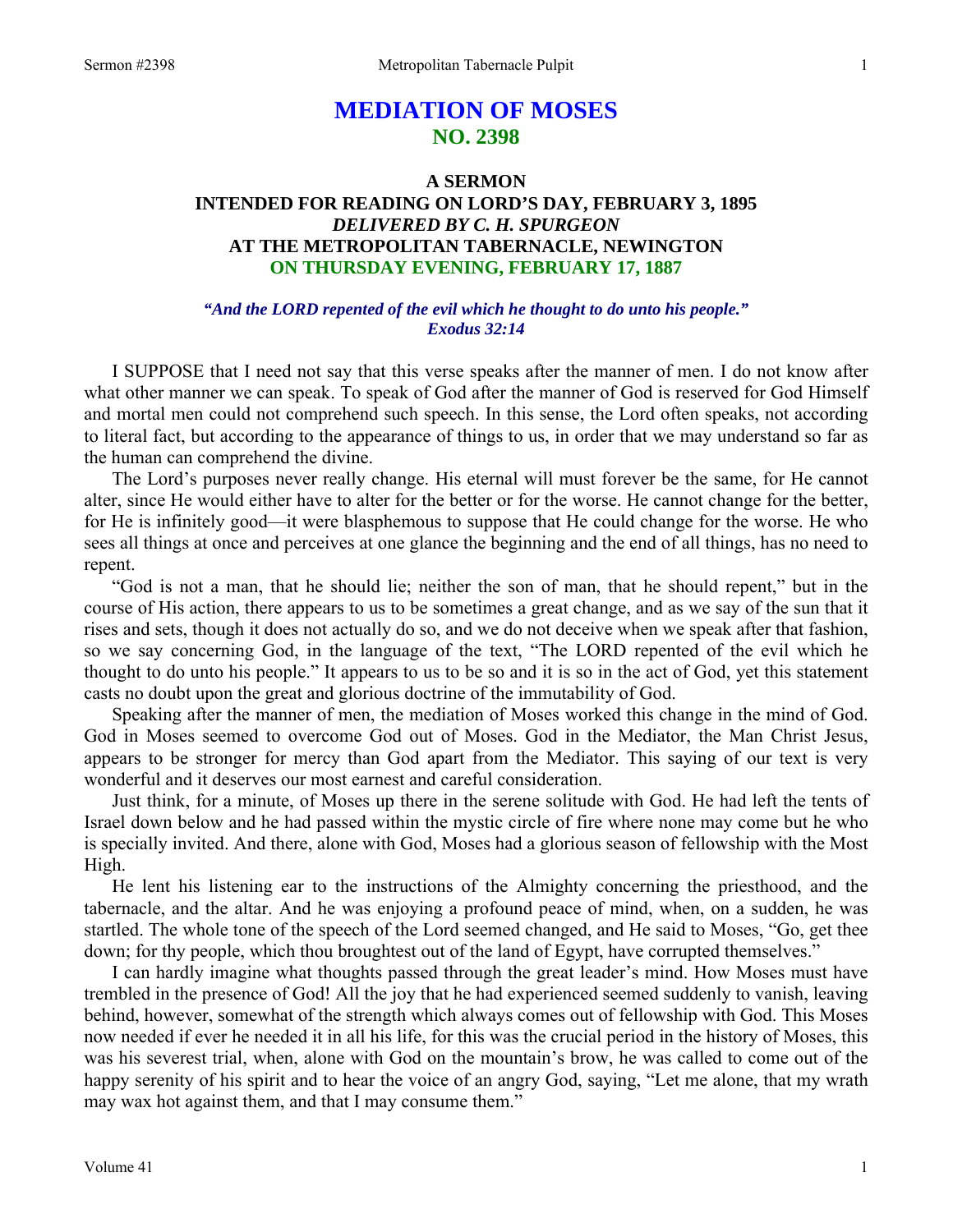The language of God was very stern, and well it might be after all that He had done for that people. When the song of Miriam had scarcely ceased, when you might almost hear the echoes of that jubilant note, "Sing ye to the LORD, for he hath triumphed gloriously; the horse and his rider hath he thrown into the sea," you might quickly have heard a very different cry, "Up, make us gods."

 And in the presence of the calf that Aaron made, the same people blasphemously exclaimed, "These be thy gods, O Israel, which brought thee up out of the land of Egypt." Such a prostitution of their tongues to horrid blasphemies against JEHOVAH, such a turning aside from the truth to the grossest of falsehoods, might well provoke the anger of a righteously jealous God.

 It is noteworthy that Moses did not lose himself in this moment of trial. We read at once, "And Moses besought JEHOVAH his God." He was undoubtedly a man of prayer, but he must have been continually in the spirit of prayer, or else I could conceive of him, at that moment, falling on his face and lying there in silent horror. I could imagine him flying down the mountain in a passionate haste to see what the people had done—but it is delightful to find that he did neither of these two things, but that he began to pray.

 Oh, friends, if we habitually pray, we shall know how to pray when praying times become more pressing than usual! The man who is to wrestle with the angel must have been familiar with angels beforehand. You cannot go into your chamber, shut the door, and begin a mighty intercessory prayer if you have never been to the mercy seat before. No, Moses is "the man of God."

 You remember that he left us a prayer, in the ninetieth Psalm, bearing this title, "A prayer of Moses the man of God." There is no man of God if there is no prayer, for prayer makes the man into "the man of God." So, instinctively, though startled and saddened to the last degree, Moses is on his knees, beseeching the Lord, his God.

**I.** This, then, is the scene I have to bring before you, and my first observation shall be that NOTHING CAN HINDER A TRULY LOVING SPIRIT FROM PLEADING FOR THE OBJECTS OF ITS LOVE.

 There were many things that might have hindered Moses from making intercessory prayer and the first was, *the startling greatness of the people's sin*. God Himself put it to Moses in strong language. He said, "The people have corrupted themselves: they have turned aside quickly out of the way which I commanded them: they have made them a molten calf, and have worshipped it, and have sacrificed thereunto, and said, These be thy gods, O Israel, which have brought thee up out of the land of Egypt."

 This terrible accusation from the mouth of God, spoken as God would speak it, must have impressed Moses greatly with the awful character of Israel's sin, for farther on, we find Moses saying to God, "Oh, this people have sinned a great sin, and have made them gods of gold."

 It has happened to you, I suppose, as it has to me, that in the sight of a great sin one has almost hesitated to pray about it. The person sinned so wantonly, under circumstances so peculiarly grievous, transgressed so willfully and so altogether without excuse, that you felt thrust back from the mercy seat and from pleading for such a sinner. But it was not so with Moses. Idolatry is a horrible sin, yet Moses is not kept back from pleading for its forgiveness. It astounds him—his own wrath waxes hot against it but still, there he is, pleading for the transgressors.

 What else can he do but pray? And he does it after the best possible fashion. Oh, let us never say, when we see great sin, "I am appalled by it. I cannot pray about it. I am sickened by it, I loathe it." Sometime ago, we had revelations of the most infamous criminality in this great city which we cannot even now quite forget, and I must confess that I sometimes felt as if I could not pray for some of the wretches who sinned so foully.

 But we must shake off that kind of feeling, and even in the presence of the most atrocious iniquity, we must still say, "I will even pray for these Jerusalem sinners, that God may deliver them from the bondage of their sin."

 A second thing that might have hindered Moses was, not only the sin, but *the manifest obstinacy of those who had committed the sin*. Moses had it upon the evidence of the heart-searching God that these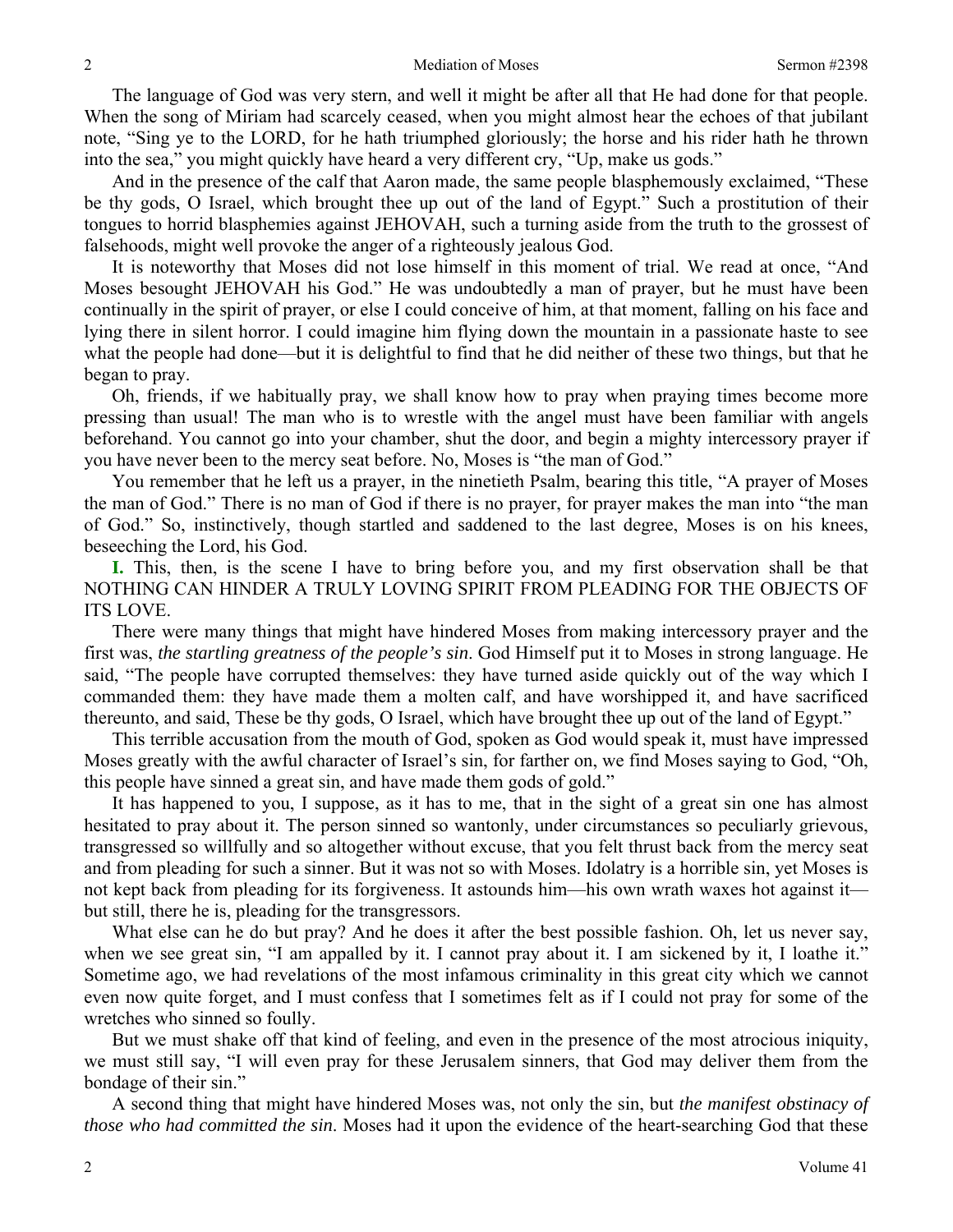people were exceedingly perverse. The Lord said, "I have seen this people, and behold, it is a stiffnecked people."

 Poor Moses had to learn, in later years, how true that saying was, for though he poured out his very soul for them and was tender towards them as a nurse with a child, yet they often vexed and wearied his spirit so that he cried to the Lord, "Have I conceived all this people? have I begotten them, that thou shouldest say unto me, Carry them in thy bosom, as a nursing father bears the sucking child, unto the land which thou swarest unto their fathers?" He was crushed beneath the burden of Israel's perversity, yet, though God Himself had told him that they were a stiff-necked people, Moses besought the Lord concerning these obstinate sinners.

 Then, thirdly, the prayer of Moses might have been hindered by *the greatness of God's wrath,* yet he said, "LORD, why doth thy wrath wax hot against thy people?" Shall I pray for the man with whom God is angry? Shall I dare to be an intercessor with God who is righteously wrathful? Why, some of us scarcely pray to the merciful God in this Gospel dispensation in which He is so full of goodness and longsuffering.

 There are some who profess to be God's people who make but very little intercession for the ungodly. I am afraid that if they had seen God angry, they would have said, "It is of no use to pray for those idolaters. God is not unjustly angry. He knows what He does and I must leave the matter there." But mighty love dares to cast itself upon its face before even an angry God. It dares to plead with Him and to ask Him, "Why doth thy wrath wax hot?" although it knows the reason and lays no blame upon the justice of God.

 Yes, love and faith together bring such a holy daring into the hearts of men of God that they can go into the presence of the King of kings, and cast themselves down before Him even when He is in His wrath, and say, "O God, spare Thy people, have mercy upon those with whom You are justly angry!"

 Perhaps it is an even more remarkable thing that Moses was not hindered from praying to God though, to a large degree at the time, and much more afterwards, *he sympathized with God in His wrath*. We have read how Moses' anger waxed hot when he saw the calf and the dancing—do you not see the holy man dashing the precious tablets upon the earth, regarding them as too sacred for the unholy eyes of idolaters to gaze upon? He saves them, as it were, from the desecration of contact with such a guilty people by breaking them to shivers upon the ground!

 Can you not see how his eyes flash fire as he tears down their idol, burns it in the fire, grinds it to powder, straws it upon the water, and makes them drink it? He is determined that it shall go into their very bowels—they shall be made to know what kind of a thing it was that they called a god!

 He was exceeding wroth with Aaron. And when he bade the sons of Levi draw the sword of vengeance and slay the audacious rebels, his wrath was fiercely hot, and rightly so. Yet he prays for the guilty people. Oh, never let your indignation against sin prevent your prayers for sinners! If the tempest comes on, and your eyes flash lightnings, and your lips speak thunderbolts, yet let the silver drops of pitying tears fall down your cheeks, and pray the Lord that the blessed shower may be acceptable to Himself—especially when you plead for Jesus' sake.

 Nothing can stop the true lover of men's souls from pleading for them. Nay, not even our burning indignation against infamous iniquity. We see it and our blood boils at the sight, yet we betake ourselves to our knees and cry, "God be merciful to these great sinners, and pardon them, for Jesus' sake!"

 A still greater hindrance to the prayer of Moses than those I have mentioned was *God's request for the pleading to cease*. The Lord Himself said to the intercessor, "Let me alone." Oh, friends, I fear that you and I would have thought that it was time to leave off praying when the Lord with whom we were pleading said, "Let me alone: let me alone."

 But I believe that Moses prayed the more earnestly because of that apparent rebuff. Under the cover of that expression, if you look closely into it, you will see that Moses' prayer was really prevailing with God. Even before he had uttered it, while it was only being formed in his soul, JEHOVAH felt the force of it, else He would not have said, "Let me alone."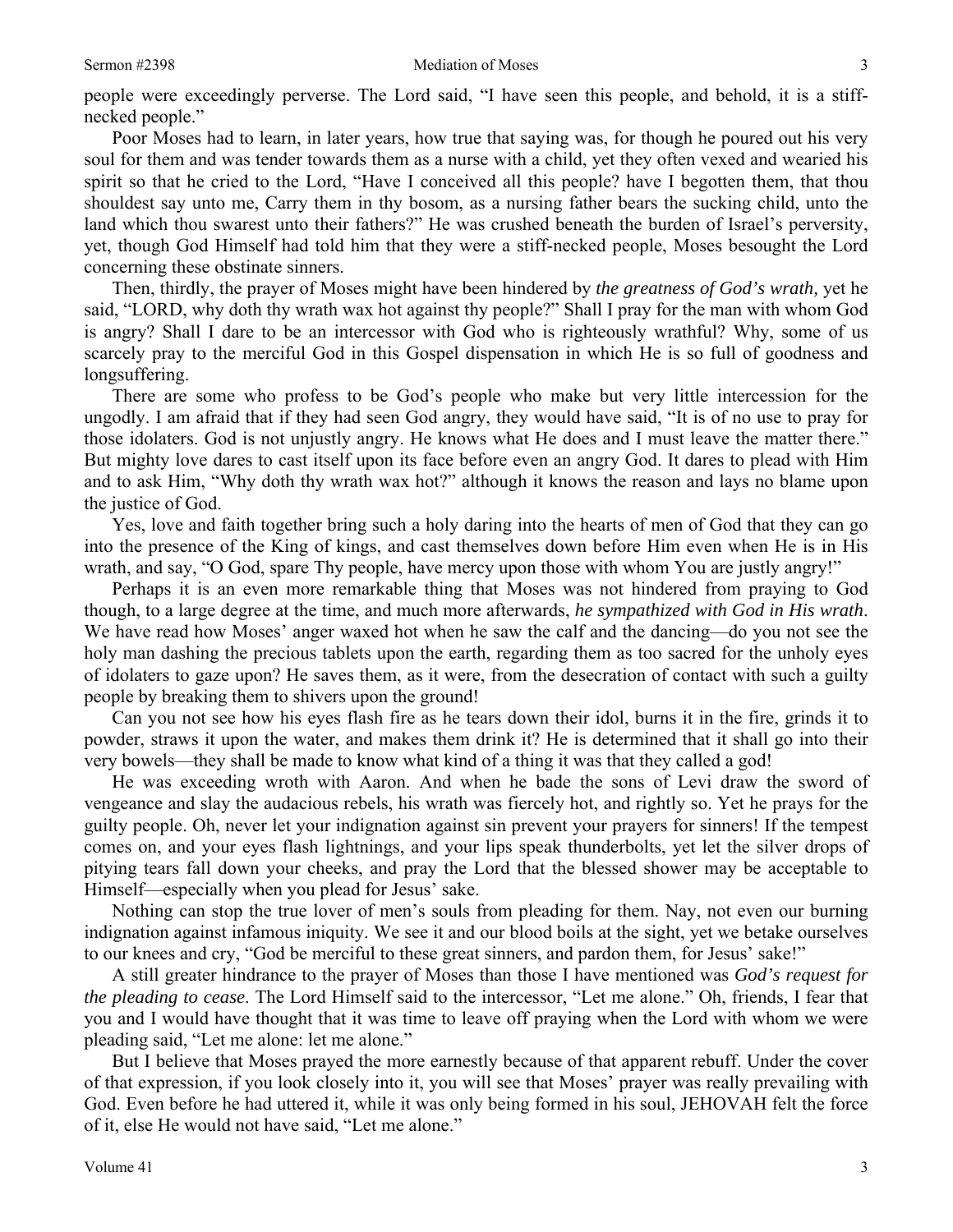And Moses appeared to gain courage from that which might have checked a less earnest suppliant he seemed to say to himself, "Evidently God feels the force of my strong desires and I will therefore wrestle with Him until I prevail." It was a real rebuff and was, doubtless, intended by the Lord to be the test of the patience, the perseverance, the confidence, the self-denying love of Moses.

 JEHOVAH says, "Let Me alone, that My wrath may wax hot against them, and that I may consume them." But Moses will not let Him alone. O you who love the Lord, give Him no rest until He saves men. And though He Himself should seem to say to you, "Let me alone," do not let Him alone, for He wishes you to be importunate with Him, like that widow was with the unjust judge! The wicked man granted the poor woman's request because of her continual coming—and God is testing and trying you to see whether you really mean your prayers.

 He will keep you waiting a while, and even seem to repulse you, that you may, with an undaunted courage, say, "I will approach You. I will break through all obstacles to get to You. Even if it be not according to the law, I will go in unto the King of kings and if I perish, I perish! But I will pray for sinners even if I perish in the act."

 And dear friends, there is one thing more that might have hindered the prayer of Moses. I want to bring this all out, that you may see how tender-hearted love will pray in spite of every difficulty. *Moses prayed against his own personal interests*, for JEHOVAH said to him, "Let me alone, that I may consume them." And then, looking with a glance of wondrous satisfaction upon His faithful servant, He said, "I will make of thee a great nation."

 What an opportunity for an ambitious man! Moses may become the founder of a great nation if he will. You know how men and women, in those old days, panted to be the progenitors of innumerable peoples and looked upon it as the highest honor of mortal men that their seed should fill the earth. Here is the opportunity for Moses to become the father of a nation that God will bless.

 All the benedictions of Abraham, and Isaac, and Jacob, are to be met in Moses and his seed. But no, he will not have it so. He turns to God and cries to Him to bless the sinful people. It seems as if he passed over the offer that God made, *sub silentio*, as we say. Leaving it in utter silence, he cries, "Spare thy people and bless thine heritage."

**II.** Now I introduce to you a second thought, which is that NOTHING CAN DEPRIVE A LOVING SPIRIT OF ITS ARGUMENTS IN PRAYER FOR OTHERS.

 It is one thing to be willing to besiege the throne of grace, but it is quite another thing to get the ammunition of prayer. Sometimes you cannot pray, for prayer means the pleading of arguments, and there are times when arguments fail you—when you cannot think of any reason why you should pray. Now there was no argument in these people, nothing that Moses could see in them that he could plead with God for them—so he turned his eyes another way—he looked to God and pleaded what he saw in Him.

 His first argument was, that the *Lord had made them His people.* He said, "Lord, why does Your wrath wax hot against Your people?" The Lord had said to Moses, "Get thee down, for *thy* people have corrupted themselves." "No," says Moses, "they are not *my* people—they are *Your* people." It was a noble, "retort courteous," as it were, upon the Ever-Blessed One.

 "In Your wrath You call them my people, but You know that they are none of mine—they are Yours—You did choose their fathers and You did enter into covenant with them, and I remind You that they are Your chosen ones, the objects of Your love and mercy, and therefore, O Lord, because they are Yours, will You not bless them?"

 Oh, use that argument in your supplications! If you cannot say of a sinner that he is God's chosen, at least you can say that he is God's creature, therefore use that plea, "O God, suffer not Your creature to perish!"

 Next, Moses pleads that *the Lord had done great things for them*, for he says, "Why does Your wrath wax hot against Your people, which You have brought forth out of the land of Egypt with great power and with a mighty hand?" "I never brought Israel out of Egypt," says Moses, "how could I have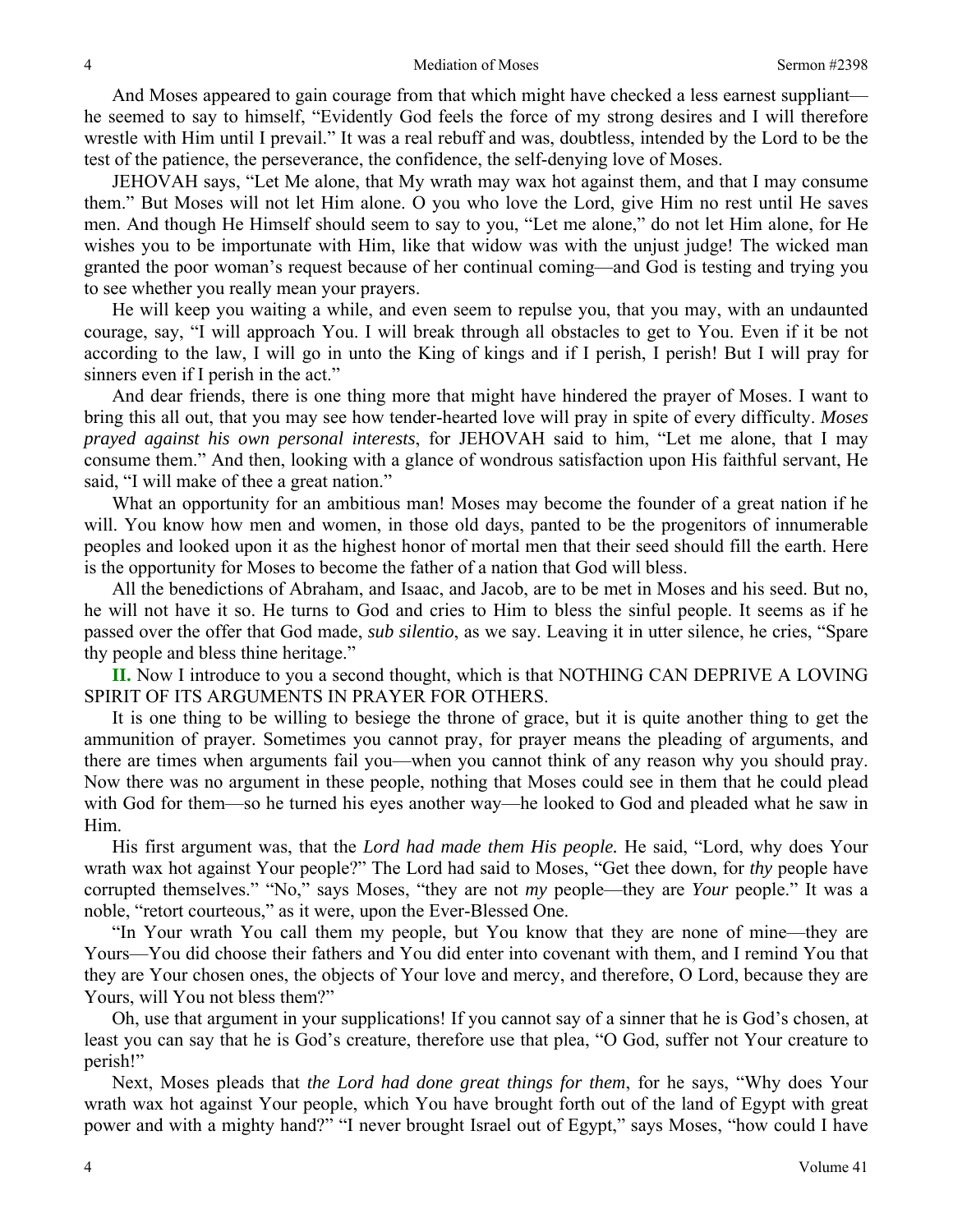This was grand pleading on the part of Moses and I do not wonder that it prevailed. Now, if you see any sign of grace, any token of God's work in the heart, plead it with the Lord. Say, "You have done so much, O Lord. Be pleased to do the rest and let these people be saved with Your everlasting salvation!"

 Then Moses goes on to mention, in the next place, that *the Lord's name would be compromised if Israel should be destroyed*. He says, "Wherefore should the Egyptians speak, and say, For mischief did he bring them out, to slay them in the mountains, and to consume them from the face of the earth"? If God's people are not saved, if Christ does not see of the travail of His soul, the majesty of God and the honor of the Redeemer will be compromised. Shall Christ die to no purpose? Shall the Gospel be preached in vain? Shall the Holy Spirit be poured out without avail? Let us plead thus with God and we shall not be short of arguments that we may urge with Him.

 Moses goes on to mention that *God was in covenant with these people*. See how he puts it in the thirteenth verse, "Remember Abraham, Isaac, and Israel, thy servants, to whom thou swarest by thine own self, and saidst unto them, I will multiply your seed as the stars of heaven, and all this land that I have spoken of will I give unto your seed, and they shall inherit it for ever."

 There is no pleading with God like reminding Him of His covenant. Get a hold of a promise of God, and you may pray with great boldness, for the Lord will not run back from His own Word—but get a hold of the covenant and you may plead with the greatest possible confidence. If I may compare a single promise to one great gun in the heavenly siege-train, then the covenant may be likened to a whole park of artillery—with that you may besiege heaven and come off a conqueror.

 Moses pleads thus with the Lord, "How can You destroy these people, even though You are angry with them, and they deserve Your wrath? You have promised to Abraham, and Isaac, and Jacob that their seed shall inherit the land, and if they are destroyed, how can they enter into Canaan and possess it?" This is grand pleading! But what bravery it was when Moses dared to say to God, "Remember thy covenant and turn from thy fierce anger, and repent of thy thoughts of evil against thy people"! O Lord, teach us also how to plead like this!

 Nor was Moses without another argument, the most wonderful of all! If you read in the next chapter, at the sixteenth verse, you will notice how Moses says to God, in effect, "*I cannot be parted from these people*. With them I will live. With them I will die. If you blot their name out of Your Book, blot out my name also. If Your presence goes not with me, carry us not up hence. For wherein shall it be known here that I and thy people have found grace in Your sight? Is it not in that thou goest with us?"

 See how he puts it—"*I and thy people*…thou goest with *us*." "No," says Moses, "I will not be favored alone—I will sink or swim with these people." And I do think that this is how the Lord Jesus Christ pleads for His church when He is interceding with God. "My Father," says He, "I must have My people. My church is My bride, and I, the Bridegroom, cannot lose My spouse. I will die for her, and if I live, she must live also. And if I rise to glory, she must be brought to glory with Me."

 You see, it is, "I and thy people." This is the glorious conjunction of Christ with us as it was of Moses with the children of Israel. And brethren, we never prevail in prayer so much as when we seem to link ourselves with the people for whom we pray. You cannot stand up above them, as though you were their superior, and then pray for them with any success—you must get down by the side of the sinner and say, "Let us plead with God."

 Sometimes, when you are preaching to people or when you are praying for them, you must feel as if you could die for them, if they might be saved, and if they were lost it would seem as if you, too, had lost everything. Rutherford said that he should have two heavens if but one soul from Anwoth met him at God's right hand, and doubtless, we shall have the same, and we have sometimes felt as if we had a hell at the thought of any of our hearers being cast into hell.

 When you can pray like that, when you put yourself side by side with the soul for which you are pleading, you will succeed. You will be like Elisha, when he stretched himself upon the Shunammite's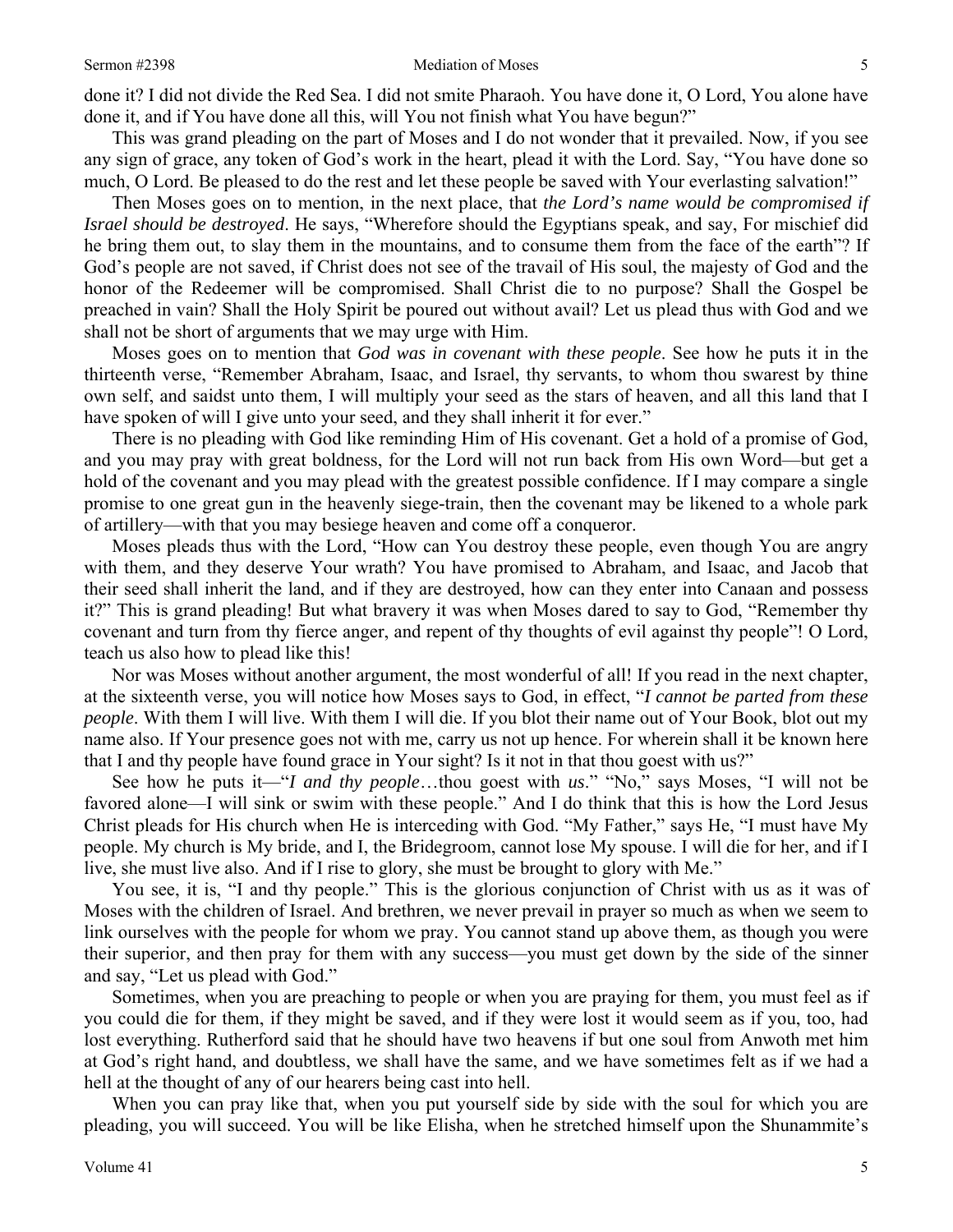son and put his mouth upon the child's mouth, his eyes upon the child's eyes, his hands upon the child's hands and seemed to identify himself with the dead child. Then was he made the means of quickening to the lad. God help us to plead thus in our prayers for sinners!

 There is one other thing which I think has hardly ever been noticed, and that is the way in which Moses finished his prayer by pleading *the sovereign mercy of the Lord*. When you are pleading with a man, it is sometimes a very wise thing to stop your own pleading and let the man himself speak, and then out of his own mouth get your argument.

 When Moses pleaded with God for the people, he had at first only half an answer. And he turned round to the Lord and said, "Thou hast favored me, and promised to me great things; now I ask something more of Thee. 'I beseech thee, shew me thy glory.'" I do not think that was idle curiosity on the part of Moses, but that he meant to use it as the great master-plea in prayer.

When the Lord said to him, "I will make all my goodness pass before thee," I think I see the tears in the eyes of Moses and I seem to hear him say, "He cannot smite the people, He cannot destroy them! He is going to make all His goodness pass before me and I know what that is—infinite love, infinite mercy—mercy that endures forever."

 And then, when the Lord said, "I will proclaim the name of the Lord before thee; and will be gracious to whom I will be gracious, and will shew mercy on whom I will shew mercy," how the heart of Moses must have leaped within him as he said, "There it is, that glorious truth of divine sovereignty. The Lord will show mercy on whom He will show mercy. Why, then, He can have mercy on these wicked wretches who have been making a god out of a calf and bowing before it!"

 I do delight, sometimes, to fall back upon the sovereignty of God and say, "Lord, here is a wicked wretch. I cannot see any reason why you should save him! I can see many reasons why you should damn him, but then You do as You will. Oh, magnify Your sovereign grace by saving this great sinner! Let men see what a mighty King You are and how royally You handle the silver scepter of Your pardoning mercy."

 That is a grand argument, for it gives God all the glory. It puts Him upon the throne, it acknowledges that He is an absolute Sovereign who is not to be dictated to, or held in with bonds and cords. Shall He not do as He wills with His own? We need to often listen to the sublime truth that thunders out from the throne of God, "I will have mercy on whom I will have mercy, and I will have compassion on whom I will have compassion. So, then, it is not of him that willeth, nor of him that runneth, but of God that sheweth mercy."

 Out of this truth comes the best plea that ever trembles on a pleader's lips. "Great King, eternal, immortal, invisible, have mercy upon us! Divine Sovereign, exercise Your gracious dispensing power and let the guilty rebels live!"

**III.** Now, in the third place, let me say that NOTHING CAN HINDER A PLEADING SPIRIT OF SUCCESS. The text says, "The Lord repented of the evil which he thought to do unto his people."

 If you and I know how to plead for sinners, there is no reason why we should not succeed, for first, there is no reason *in the character of God*. Try, if you can, to got some idea of what God is, and though you tremble before His sovereignty, and adore His holiness, and magnify His justice, remember that He is still, first and foremost, love.

 "God is love," and that love shines in all the divine attributes. It is undiminished in its glory by any one of them. All the attributes of God are harmonious with each other and love seems to be the very center of the circle.

 Let us never be afraid of pleading with God! He will never take it ill on our part that we pray for sinners, for it is so much after His own mind. "As I live, saith the LORD God, I have no pleasure in the death of the wicked; but that the wicked turn from his way, and live." The character of God is infinitely gracious, even in its sovereignty. It is grace that reigns, therefore let us never be afraid of pleading with the Lord. We shall surely succeed, for there is nothing in God's character to hinder us.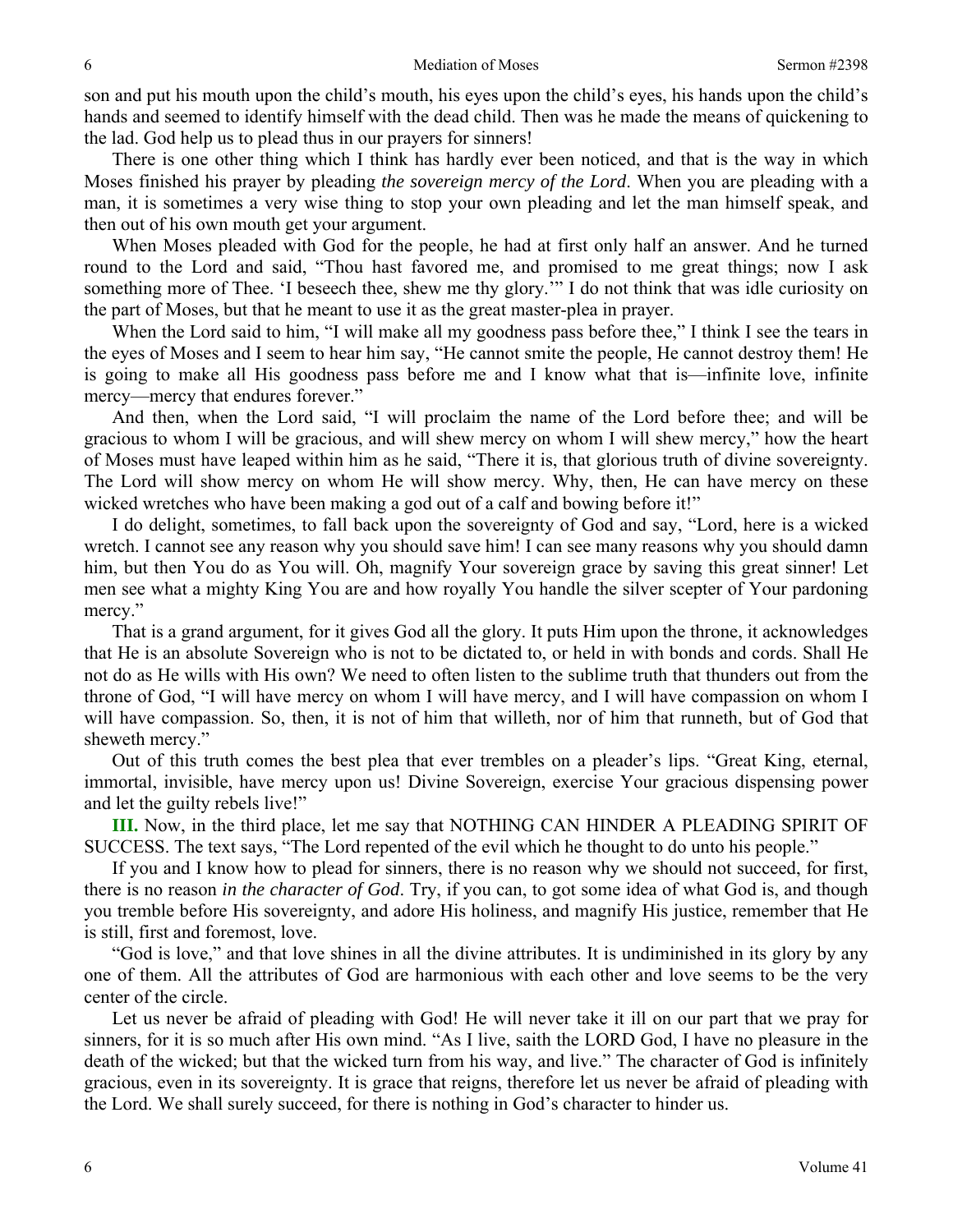And next, there is nothing *in God's thought to hinder the pleader's success*. Look at the text, "The Lord repented of the evil which he thought to do unto his people." I will therefore never be hindered in my pleading by any idea of the divine purpose, whatever that purpose may be.

 There are some who have dreaded what they call, "the horrible decrees of God." No divine decree is horrible to me, and it shall never hinder me in pleading with the Lord for the salvation of men. He is God, therefore let Him do what seems Him good, absolute authority is safe enough in His hands. But even if He had thought to do evil to His people, there is no reason why we should cease from praying. We may yet succeed, for so the text has it, "JEHOVAH repented of the evil, which he thought to do unto his people."

 I will go yet farther, and say that there is nothing, even, *in God's act* to hinder us from pleading with success. If God has begun to smite the sinner, as long as that sinner is in this world, I will still pray for him. Remember, how, when the fiery rain was falling upon Sodom and Gomorrah, and the vile cities of the plain were being covered with its bituminous sleet, Zoar was preserved in answer to the prayers of Lot?

 Look at David—he was a great sinner, and he had brought upon his people a terrible plague, and the destroying angel stood with his drawn sword stretched out over Jerusalem—but when David saw the angel, he said to the Lord, "Lo, I have sinned, and I have done wickedly: but these sheep, what have they done?" So the Lord was entreated for the land and the plague was stayed from Israel.

 Why, if I saw you between the very jaws of hell, so long as they had not actually engulfed you, I would pray for you! God forbid that we should sin against any guilty ones by ceasing to pray for them, however desperate their case! My text seems to me to put this matter with astonishing force and power—the evil which God had thought to do was prevented by the intercession of His servant Moses.

**IV.** I had many more things to say to you, but I must leave them unsaid and conclude by reminding you, in only a sentence or two, that NOTHING IN THE MEDIATION OF MOSES CAN MATCH OUR GREATER INTERCESSOR, THE LORD JESUS CHRIST.

 Remember, brethren, that He not only prayed and willingly offered Himself to die for us, but *He actually died for us*. His name was blotted from the book of the living—He died that we might live. He went not to God saying, "Peradventure, I may make atonement for the guilty," but *He made the atonement and His pleading for sinners is perpetually prevalent*.

 God is hearing Christ at this moment as He makes intercession for the transgressors and He is giving Him to see of the travail of His soul. This being the case, nothing ought to prevent any sinner from pleading for himself through Jesus Christ. If you think that God means to destroy you, yet go and pray to Him, for "The LORD repented of the evil which he thought to do unto his people." Thus may He deal in mercy with you, for His dear Son's sake! Amen.

#### **EXPOSITION BY C. H. SPURGEON**

#### *EXODUS 32*

**Verse 1***. And when the people saw that Moses delayed to come down out of the mount, the people gathered themselves together unto Aaron, and said unto him, Up, make us gods, which shall go before us; for as for this Moses, the man that brought us up out of the land of Egypt, we wot not what is become of him.*

What a terrible speech to be made by the people whom God had chosen to be His own! "Make us gods. Make our Creator." How could that be?

**2***. And Aaron said unto them, Break off the golden earrings, which are in the ears of your wives, of your sons, and of your daughters, and bring them unto me.*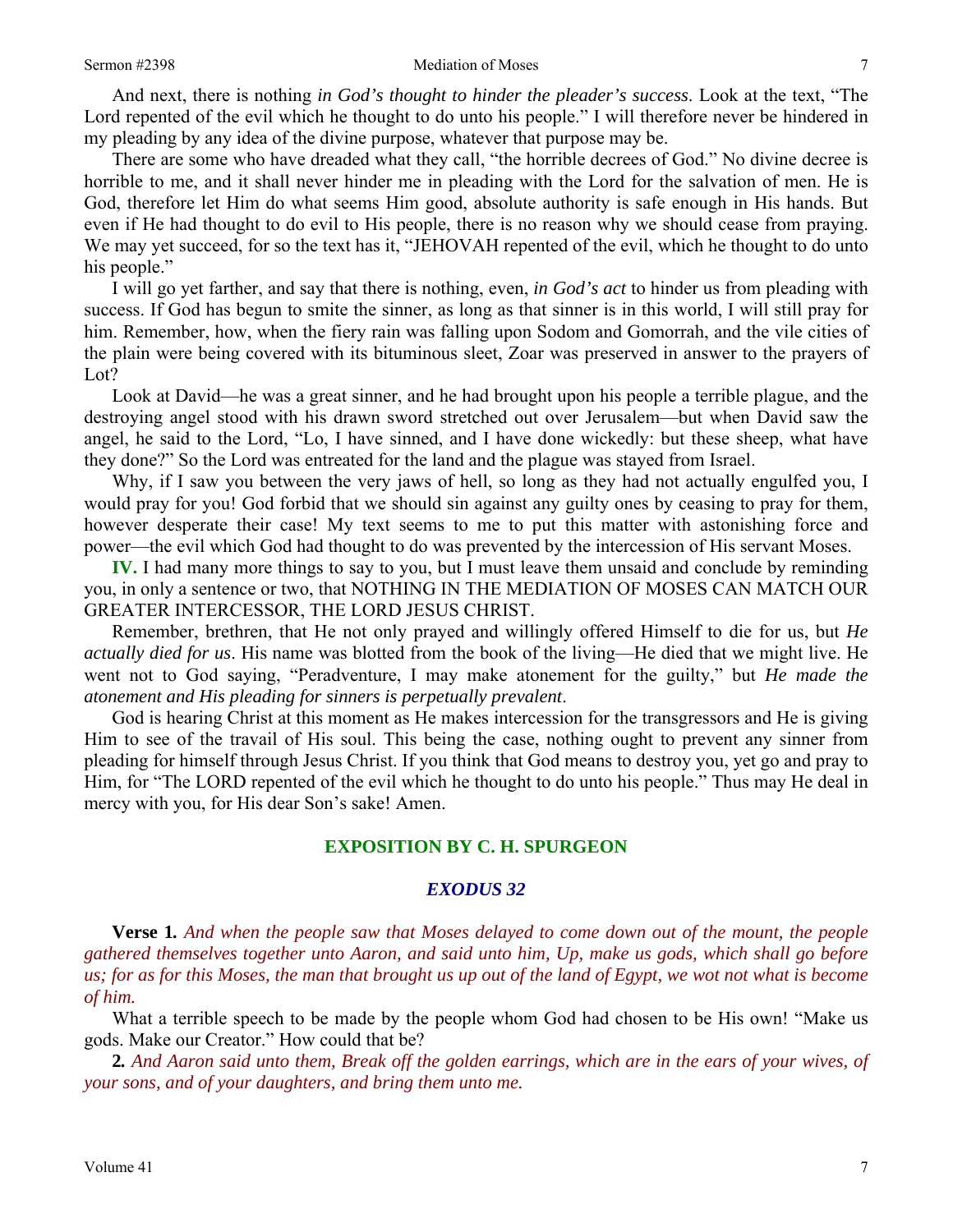Poor Aaron! He never had the backbone of his brother Moses. He was a better speaker, but oh, the poverty of his heart! He yields to the will of these idolatrous people and bows to their wicked behests at once.

**3***. And all the people brake off the golden earrings which were in their ears, and brought them unto Aaron.*

Idolaters spare no expense. There is many a worshipper of a god of wood or mud who gives more to that idol than professing Christians give to the cause of the one living and true God. It is sad that it should be so.

**4***. And he received them at their hand, and fashioned it with a graving tool, after he had made it a molten calf: and they said, These be thy gods, O Israel, which brought thee up out of the land of Egypt.* 

This was an Egyptian idolatry, the worship of God under the fashion of an ox, the emblem of strength, but God is not to be worshipped under emblems at all. What a poor representation of God any emblem must be!

**5***. And when Aaron saw it, he built an altar before it; and Aaron made proclamation, and said, To morrow is a feast to the LORD.*

They were going to worship JEHOVAH under the emblem of an ox. This is what you will hear idolaters say—they do not worship the image, they say, but the true God under that image. Yet that is expressly forbidden under the second commandment.

**6***. And they rose up early on the morrow, and offered burnt offerings, and brought peace offerings; and the people sat down to eat and to drink, and rose up to play.*

Lascivious games were sure to accompany idolatrous worship, for idolatry always leads to filthiness in some form or other, as if it were inevitable.

**7***. And the LORD said unto Moses, Go, get thee down; for thy people, which thou broughtest out of the land of Egypt, have corrupted themselves:*

How startled Moses must have been when JEHOVAH said this to him!

**8***-***9***. They have turned aside quickly out of the way which I commanded them: they have made them a molten calf, and have worshipped it, and have sacrificed thereunto, and said, These be thy gods, O Israel, which have brought thee up out of the land of Egypt. And the LORD said unto Moses, I have seen this people, and, behold, it is a stiffnecked people.*

Moses perhaps begins to lift his voice in prayer, and God says—

**10***. Now therefore let me alone, that my wrath may wax hot against them, and that I may consume them: and I will make of thee a great nation.*

"I will keep my promise to Abraham by destroying these rebels, and taking thee, his true descendant, and fulfilling the covenant in thee."

**11***-***13***. And Moses besought the LORD his God, and said, LORD, why doth thy wrath wax hot against thy people, which thou hast brought forth out of the land of Egypt with great power and with a mighty hand? Wherefore should the Egyptians speak, and say, For mischief did he bring them out, to slay them in the mountains, and to consume them from the face of the earth? Turn from thy fierce wrath, and repent of this evil against thy people. Remember Abraham, Isaac, and Israel, thy servants, to whom thou swarest by thine own self, and saidst unto them, I will multiply your seed as the stars of heaven, and all this land that I have spoken of will I give unto your seed, and they shalt inherit it for ever.*

What a brave prayer this was! Here is a wrestling Moses, true son of wrestling Israel, and he brings his arguments to bear upon JEHOVAH when He is angry, and he succeeds in turning aside the Lord's wrath.

**14***-***15***. And the LORD repented of the evil which he thought to do unto his people. And Moses turned, and went down from the mount,* 

An unhappy, broken-hearted man, going from the closest communion with God, down into the midst of a wicked people.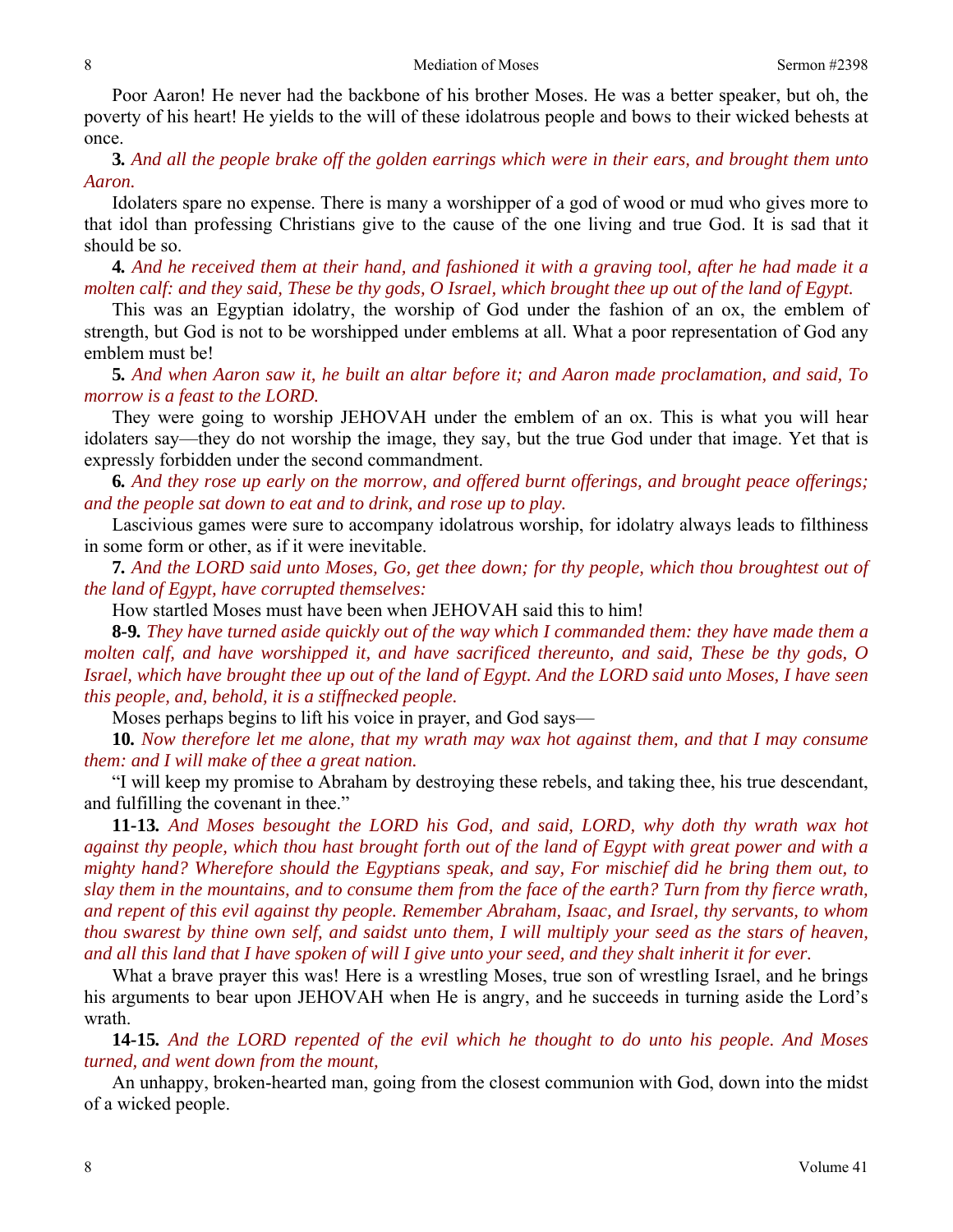**15***-***17***. And the two tables of the testimony were in his hand: the tables were written on both their sides; on the one side and on the other were they written. And the tables were the work of God, and the writing was the writing of God, graven upon the tables. And when Joshua heard the noise of the people as they shouted, he said unto Moses, There is a noise of war in the camp.*

Joshua had probably waited lower down, and he met Moses in his descent. He heard with the quick ears of a soldier and his thoughts went that way.

**18***-***19***. And he said, It is not the voice of them that shout for mastery, neither is it the voice of them that cry for being overcome: but the noise of them that sing do I hear. And it came to pass, as soon as he came nigh unto the camp, that he saw the calf, and the dancing: and Moses' anger waxed hot, and he cast the tables out of his hands, and brake them beneath the mount.*

This is he who had been praying to God, and saying, "Why doth thy wrath wax hot against thy people?" Now he is in deep sympathy with God, and he is himself angry with the idolaters. He cannot help it when he begins to see their sin. Before, he had only thought of the people, but now he looks at their sin. When you see sin, if you are a man of God, your wrath waxes hot, and you get into sympathy with that holy God who cannot be otherwise than indignant at iniquity wherever it may be.

**20***. And he took the calf which they had made, and burnt it in the fire, and ground it to powder, and strawed it upon the water, and made the children of Israel drink of it.*

See the power of this one man who has God at his back, and God in him. While the people are dancing around their idol, he tears it down, grinds it to powder, and says, "You shall drink it every one of you." Why, there are millions to one, but what cares he about their millions? God is with him, and he is God's servant, and therefore, they all tremble before him.

**21***-***24***. And Moses said unto Aaron, What did this people unto thee, that thou hast brought so great a sin upon them? And Aaron said, Let not the anger of my Lord wax hot: thou knowest the people, that they are set on mischief. For they said unto me, Make us gods, which shall go before us: for as for this Moses, the man that brought us up out of the land of Egypt, we wot not what is become of him. And I said unto them, Whosoever hath any gold, let them break it off so they gave it me: then I cast it into the fire, and there came out this calf.*

That was a lie, for he had made the calf, and shaped it himself. Aaron had not any backbone, nor any principle, he could not be stout-hearted for God. What a poor little man he seems by the side of his great brother! How he shrivels up under the rebuke of Moses!

**25***. And when Moses saw that the people were naked; (for Aaron had made them naked unto their shame among their enemies:)* 

Moses does not spare Aaron, he lays at his door the guilt of the great sin he had committed, "Aaron had made them naked unto their shame among their enemies.

**26***-***27***. Then Moses stood in the gate of the camp, and said, Who is on the LORD'S side? let him come unto me. And all the sons of Levi gathered themselves together unto him. And he said unto them, Thus saith the LORD God of Israel, Put every man his sword by his side, and go in and out from gate to gate throughout the camp, and slay every man his brother, and every man his companion, and every man his neighbour.*

This is the man who pleaded for them on the top of the mount. See how he acts in the sight of their sin. By divine authority, he smites them right and left. Possibly, those who were slain were the men who refused to drink the water on which the powder had been sprinkled or those who continued in rebellion against the Lord.

**28***-***30***. And the children of Levi did according to the word of Moses: and there fell of the people that day about three thousand men. For Moses had said, Consecrate yourselves to day to the LORD, even every man upon his son, and upon his brother; that he may bestow upon you a blessing this day. And it came to pass on the morrow, that Moses said unto the people, Ye have sinned a great sin; and now I will go up unto the LORD; peradventure I shall make an atonement for your sin.*